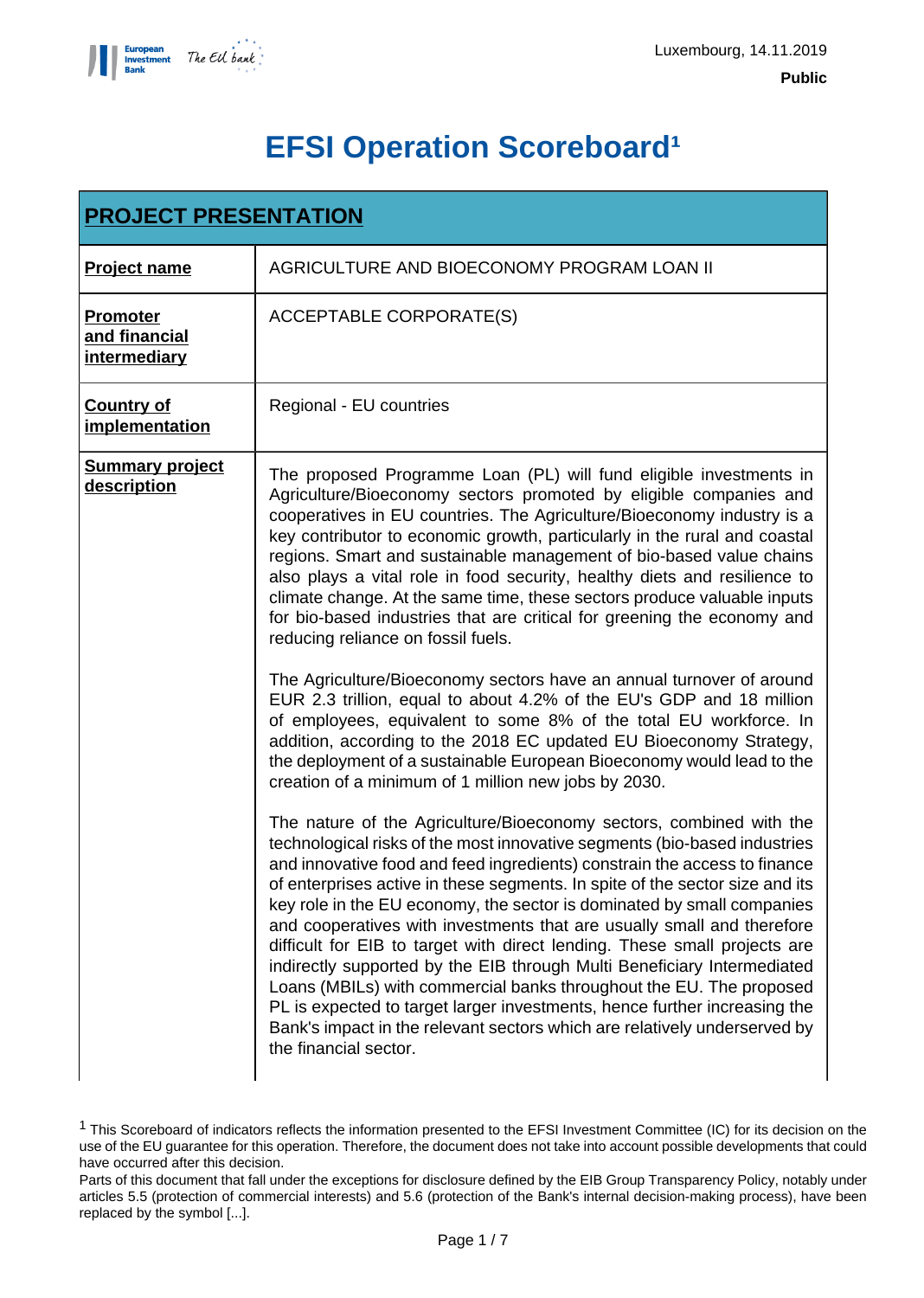

| The proposed PL will finance eligible investments promoted by private<br>companies and cooperatives operating in the Agriculture/Bioeconomy<br>sectors, including food security, nutrition and blue bio-economy.                                                                                                                                                                                                                                                                                                                                                                                                                     |
|--------------------------------------------------------------------------------------------------------------------------------------------------------------------------------------------------------------------------------------------------------------------------------------------------------------------------------------------------------------------------------------------------------------------------------------------------------------------------------------------------------------------------------------------------------------------------------------------------------------------------------------|
| Project costs will range from EUR 15m to EUR 200m. The lower<br>end threshold for individual operations has been reduced compared to<br>standard PL rules given the expected demand for smaller sub-loans.                                                                                                                                                                                                                                                                                                                                                                                                                           |
| The proposed PL aims to:<br>- increase the availability of financing for the Agriculture/Bioeconomy<br>sectors, and mainly reach out to new counterparts for the Bank;<br>- address the market failures of limited financing availability to most of the<br>enterprises active in the Agriculture/Bioeconomy;<br>- accelerate and further mobilise private sector investments, by<br>complementing and diversifying their financing sources;<br>- support growth and competitiveness of EU corporates/cooperatives,<br>with a positive social impact preserving and creating employment,<br>especially in rural and coastal regions. |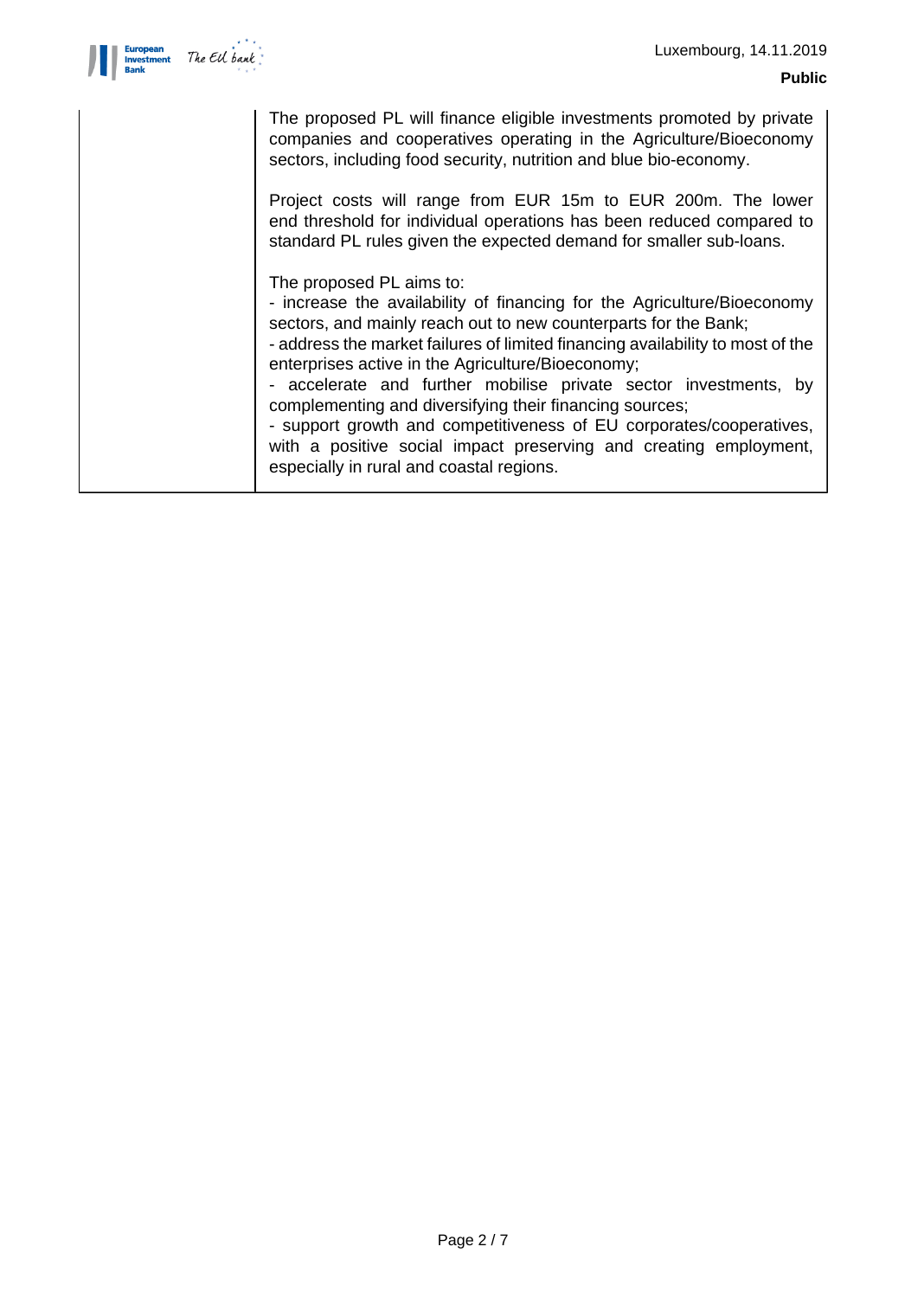

# **PROJECT PILLAR ASSESSMENT**

## **Pillar 1**

| <b>Significant</b><br><b>Contribution to EU policy</b>                                                   |         |
|----------------------------------------------------------------------------------------------------------|---------|
| <b>Cross-cutting objectives</b>                                                                          |         |
| EIB Cohesion Priority Regions / Economic and Social Cohesion                                             | 45.00%  |
| <b>Climate Action</b>                                                                                    | 20.00%  |
| <b>EFSI</b>                                                                                              |         |
| Contribution to EFSI                                                                                     | 100.00% |
| EFSI: Sustainable agriculture, forestry, fishery, aquaculture and other elements of the wider bioeconomy | 100.00% |
| Sustainable agriculture, forestry, fishery, aquaculture and other elements of the wider bioeconomy       | 100.00% |

## **Pillar 2**

| Quality and soundness of the project |                          |  |
|--------------------------------------|--------------------------|--|
| 1. Growth                            | $\lfloor \cdots \rfloor$ |  |
| 2. Promoter capabilities             | $\lfloor \cdots \rfloor$ |  |
| 3. Sustainability                    | -1000                    |  |
| 4. Employment                        | l…                       |  |

This pillar evaluates the quality and soundness of the operation. This pillar is composed of up to four indicators, as relevant, among which:

(i) "Growth" i.e. for example and where relevant the economic rate of return ('ERR'), which considers the project's socioeconomic costs and benefits, including its spillover effects;

(ii) "Promoter capabilities" i.e. the capacity of the promoter/intermediary to implement the project and create the expected impact at the [final] beneficiary level;

(iii) "Sustainability" i.e. environmental and social sustainability?;

(iv) "Employment" i.e. the project's direct employment effect;

(v) "Increasing access to finance and improving financing conditions including for final beneficiaries".

## **Pillar 3**

| <b>EIB Technical and financial contribution to the project</b> |           |  |
|----------------------------------------------------------------|-----------|--|
| 1. Financial contribution                                      | <b>L.</b> |  |
| 2. Financial facilitation                                      | ĿH.       |  |
| 3. Advice                                                      | <b>L.</b> |  |

This pillar measures the EIB's particular contribution to the project and its financing scheme in the form of financial and non-financial benefits which go beyond what commercial players would normally be able to offer. This dimension of value added is assessed through up to three indicators:

(i) "Financial Contribution" i.e. improving the counterpart's funding terms compared to market sources of finance (interest rate reduction and/or longer lending tenor);

(ii) "Financial Facilitation" i.e. helping to attract private financiers (for example through positive signaling effects), promoting synergies in co-financing with other public sources of funds including National Promotional Banks or EU financial instruments;

(iii) "Technical Contribution and Advice" i.e. providing advice with a view to optimizing the financing package (financial structuring), or technical advisory services in the form of expert input / knowledge transfer - provided in-house by the EIB or in the form of assignments to external consultants - to facilitate the preparation or implementation of a project.

<sup>2</sup> For additional information on the EIB's assessment of the project's environmental and social aspects, please refer to the project's Environmental and Social Data Sheet (ESDS) published on the EIB website.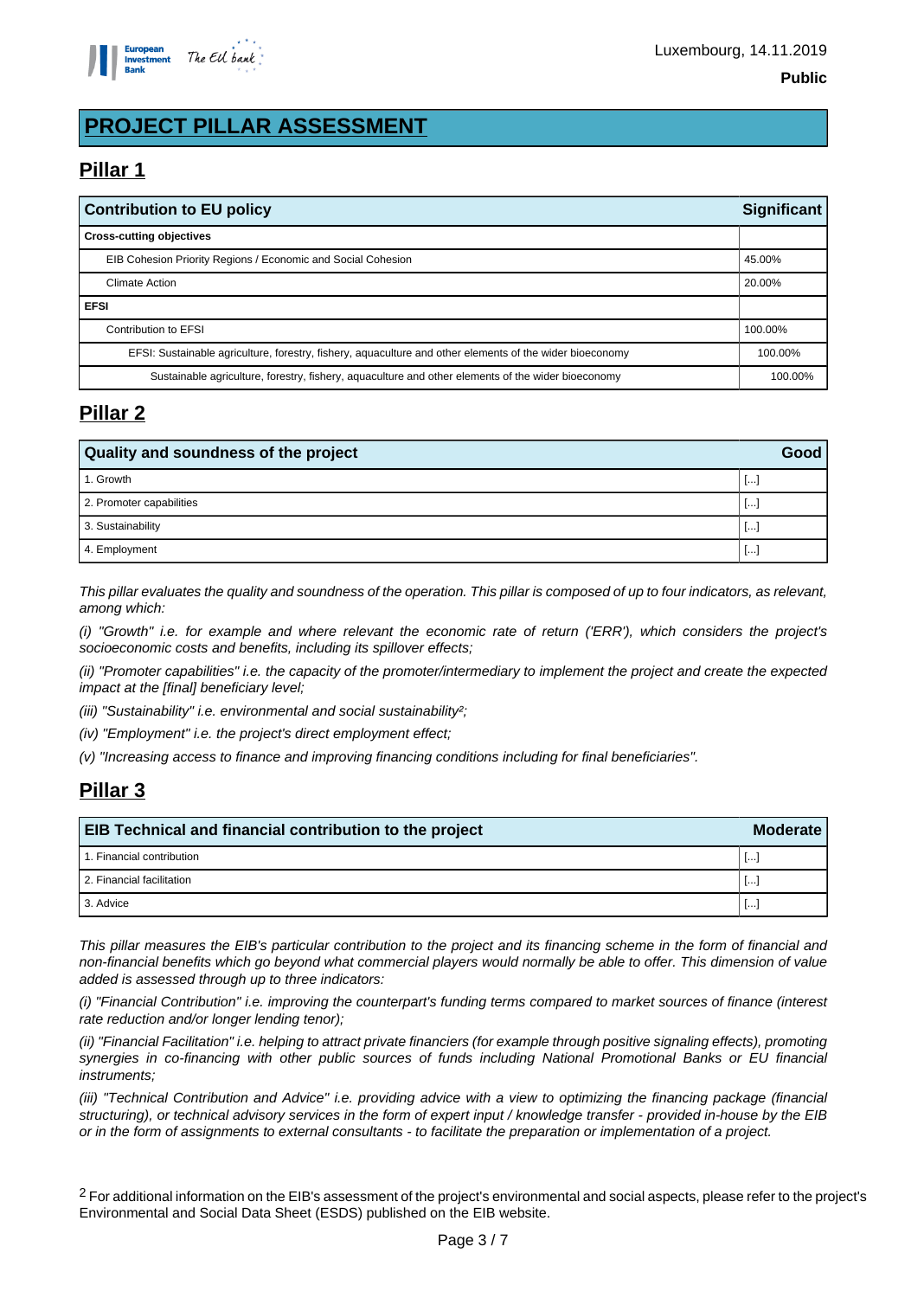

## **Pillar 4 - Complementary indicators**

## **Additionality**

In line with the EFSI objective of supporting projects related to sustainable agriculture, forestry, fishery, aquaculture and other elements of the wider bioeconomy; the operation will offer support by way of direct debt finance to companies active in Bioeconomy/ Agriculture. Around 20% of the operation is expected to contribute to the Climate Action objectives of the EIB. Equally, the operation will address the objective of supporting less-developed regions and transition regions as 45% of the operation will be deployed in Cohesion regions. The operation will thus also contribute to the Union priorities on convergence and social cohesion, helping reduce regional disparities by supporting investment

The proposed Programme Loan addresses the market failure and sub-optimal investment situations related to the limited availability of long-term financing and alternative funding sources in the Agriculture/Bioeconomy sectors. Companies active in these sectors are subject to the volatility in commodity prices and this results in high uncertainty for investors and constrains access to finance. These sectors are also highly impacted by adverse climate change events such as flooding, fires, drought, etc.

The sub-operations are expected to fall under the EIB's Special Activities category in particular taking into account that the envisaged EIB financing with EFSI support will be typically senior unsecured loans which will present a longer tenor than other lenders creating a further structural subordination. The EIB would not be able to provide such type of financing support during the period in which the EU guarantee can be used, or not to the same extent, without EFSI.

The financing provided by the EIB with the support of EFSI will be providing long term financing and a quality stamp on each project. Therefore, the EIB operation is expected to crowd-in private sector financing.

Most of the borrowers are expected to be new clients of the Bank.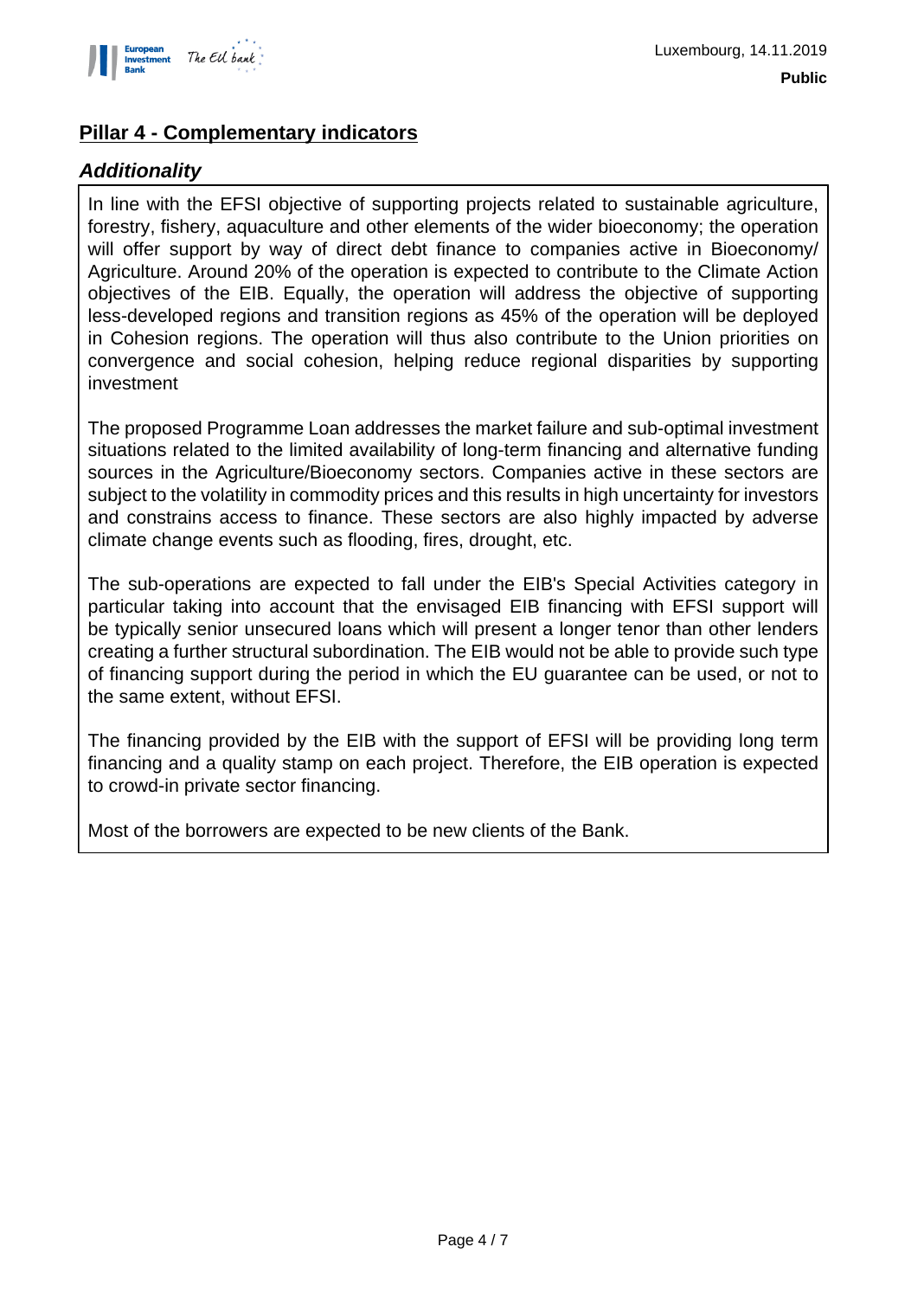

#### **Set of indicators related to the macroeconomic environment**

## **Regional - EU countries - Economic environment**

#### **Economic Performance**

|                                                                                  | EU<br>2018 | <b>EU</b><br>2018 | US<br>2018 | EU<br>2001-2007 |
|----------------------------------------------------------------------------------|------------|-------------------|------------|-----------------|
| GDP per capita (EUR, PPS)                                                        | 30,935.11  | 30,935.11         | 43,569.11  | 29,363.37       |
| GDP growth (%)                                                                   | 1.96       | 1.96              | 2.85       | 2.27            |
| Potential GDP growth (%)                                                         | 1.60       | 1.60              | 2.23       | 2.10            |
| Output gap (% of potential GDP)                                                  | 0.61       | 0.61              | 0.74       | 0.93            |
| Unemployment Rate (%)                                                            | 6.60       | 6.60              | 3.90       | 8.55            |
| Unemployment Rate (%) - Y/Y change (% points)                                    | $-0.60$    | $-0.60$           | $-0.20$    | $-0.25$         |
| Bank-interest rates to non-financial corporations (%)                            | 1.26       | 1.26              | --         | 3.90            |
| Bank-interest rates to non-financial corporations (%) - Y/Y<br>change (% points) | $-0.06$    | $-0.06$           | --         | $-0.02$         |
| Investment rate (GFCF as % of GDP) - Total                                       | 20.54      | 20.54             | 20.84      | 21.38           |
| Investment rate (GFCF as % of GDP) - Public                                      | 2.85       | 2.85              | 3.30       | 3.05            |
| Investment rate (GFCF as % of GDP) - Private                                     | 17.68      | 17.68             | 17.53      | 18.33           |

## **Agriculture/Forestry/Fisheries**

|                                                                           | 2014         | 2015         | 2016  | 2017 | EU (latest<br>available) |
|---------------------------------------------------------------------------|--------------|--------------|-------|------|--------------------------|
| Agricultural employment as % of total employment                          | 5.00         | --           | --    |      | 5.00                     |
| Agricultural enterprises (No. of Farms)                                   | --           | --           | --    | --   |                          |
| Forest area (% of land area)                                              | 37.91        | 38.00        | 38.08 |      | 38.08                    |
| Agricultural production per capita (index 2005)                           | --           |              | --    |      |                          |
| Catches in all fishing regions (Tonnes live weight)                       | 5,382,682.76 | 5,145,541.86 | --    | --   | 5,145,541.86             |
| Aquaculture production (Tonnes live weight)                               | 1,250,208.27 | 1,259,832.85 | --    | --   | 1,259,832.85             |
| Gross nutrient balance on agricultural land - Phosphorus<br>(Kilogram/ha) | --           |              | --    |      | 2.00                     |
| Gross nutrient balance on agricultural land - Nitrogen<br>(Kilogram/ha)   | --           | --           | --    | --   | 51.00                    |
| Gross value added of the agricultural industry (% of total VA)            | 1.70         | 1.60         | 1.60  | 1.70 | 1.60                     |

#### **Energy**

|                                                                                               | 2014     | 2015     | 2016     | 2017  | <b>EU</b> (latest<br>available) |
|-----------------------------------------------------------------------------------------------|----------|----------|----------|-------|---------------------------------|
| Energy consumption from renewables (%)                                                        | 16.19    | 16.71    | 17.02    | 17.52 | 17.52                           |
| Energy consumption from renewables - distance to EU 2020<br>target $(\%)$                     | 3.81     | 3.28     | 2.97     | 2.47  | 2.47                            |
| Energy dependence (%)                                                                         | 53.50    | --       | --       |       | 53.50                           |
| Primary energy consumption (consumption in 2005 = 100)                                        | 88.10    | 89.40    | 90.00    |       | 90.00                           |
| Energy intensity of the Economy (kg of oil equivalent per 1<br>000 EUR)                       | --       |          | --       | --    | 141.83                          |
| Primary energy consumption (Million Tonnes of Oil<br>Equivalent)                              | 1,508.60 | 1,531.90 | 1,542.70 | --    | 1,542.70                        |
| Primary energy consumption (Million Tonnes of Oil<br>Equivalent) - distance to EU 2020 target | 25.60    | 48.90    | 59.70    |       | 59.70                           |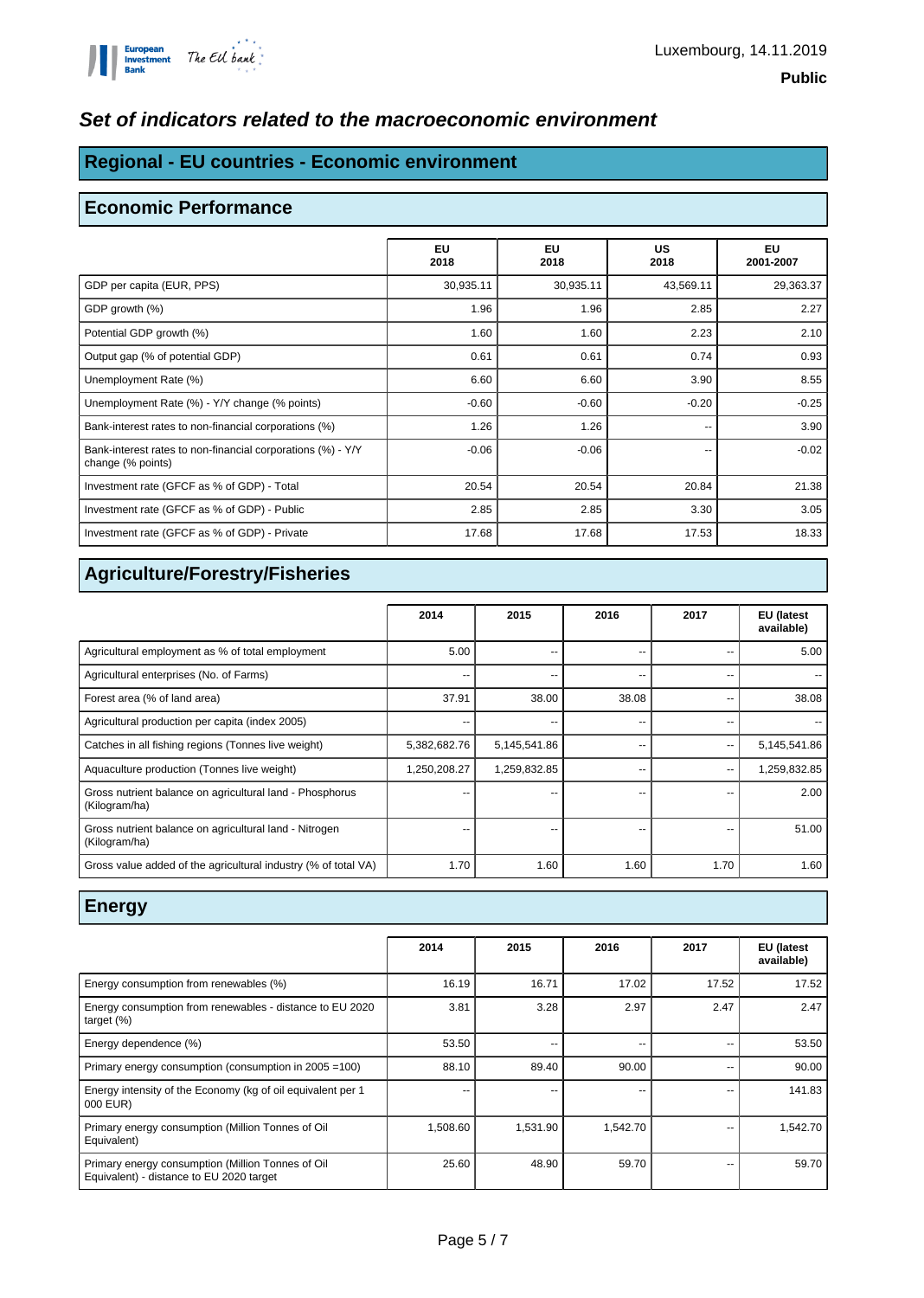

#### **General Sector Indicators**

|                                                                                                             | 2014 | 2015 | 2016 | 2017 | <b>EU</b> (latest<br>available) |
|-------------------------------------------------------------------------------------------------------------|------|------|------|------|---------------------------------|
| Value added in Crop and animal production, hunting and<br>related service activities (% of total VA)        | 1.42 | 1.33 | 1.31 | 1.39 | 1.39                            |
| Value added in Electricity, gas, steam and air conditioning<br>supply (% of total VA)                       | 1.90 | 1.86 | 1.86 | 1.81 | 1.81                            |
| Value added in Manufacture of food products; beverages and<br>tobacco products (% of total VA)              | 2.04 | 2.09 | 2.11 | 2.11 | 2.11                            |
| Employment in Crop and animal production, hunting and<br>related service activities (% of total employment) | 4.64 | 4.43 | --   |      | 4.43                            |
| Employment in Electricity, gas, steam and air conditioning<br>supply (% of total employment)                | 0.55 | 0.54 | 0.53 | --   | 0.53                            |
| Employment in Manufacture of food products; beverages and<br>tobacco products (% of total employment)       | 2.12 | 2.13 | --   |      | 2.13                            |

- Country average for "GDP per capita (EUR, PPS)" is calculated in real terms

- EU value for "Bank-interest rates to non-financial cooperations" corresponds to Euro Area average; Country average is the simple average between 2003 and 2007

- The EU value is displayed as the value in the year that corresponds to the latest value of the indicator in a particular country